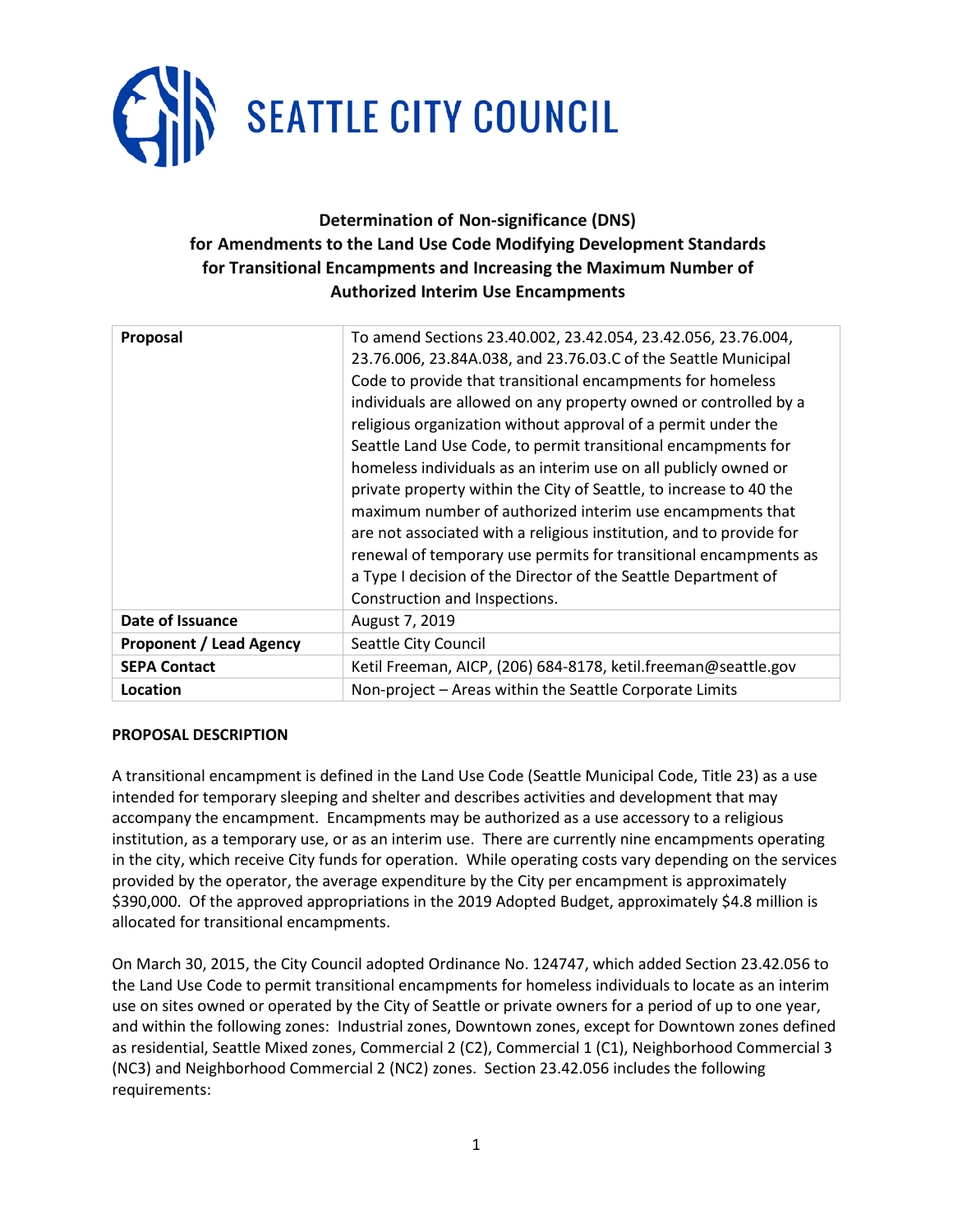- Creates a "Type 1" Master Use Permit (non-appealable and not subject to public notice) that would have a one-year term (compared with the existing 4-week limit on Type 1);
- Requires encampment operators to have prior experience managing or operating shelters, low income housing, or homeless encampments;
- Establishes a maximum limit of no more than three encampments would be permitted and operating at any one time;
- Requires a minimum of 12 months after a transitional encampment interim use permit has expired before a new transitional encampment could be established at the same site;
- Allows a maximum of 100 occupants and requires 100 square feet of land per occupant (already established in the Code for encampments on sites owned or controlled by religious organizations);
- Requires a plan to address site management, maintenance and security;
- Requires compliance with the same health, safety, and inspection requirements that have been established for encampments on sites owned or controlled by religious organizations;
- Establishes parking requirements for encampments if they are not located on sites owned or controlled by religious organizations (1 space for each 2 staff members on-site at peak staffing times); various exceptions to parking requirements in the existing Code would apply;
- Requires that encampment use must be located at least 25 feet from any residentially zoned lot – sites may be closer than 25 feet to residentially zoned lots if encampment boundary is set back at least 25 feet and landscaping, fencing or similar buffer is added;
- Requires that sites with interim use encampments must be 5,000 square feet or larger; must be located within one-half mile of a transit stop; and must be located at least one mile from any other legally established transitional encampment interim use;
- Requires that encampment use must be located outside of wetland, wetland buffer, steep slope, steep slope buffer, and fish and wildlife habitat conservation areas regulated by the City's regulations for Environmentally Critical Areas or the Seattle Shoreline Master Program;
- Requires that an encampment use cannot displace or occupy an area that is used to meet required provisions for an existing permitted use, such as area for required parking or setbacks;
- Establishes community outreach requirements to give neighbors advance notice of encampments, together with specific operations standards to be implemented by operators of each encampment; and
- Requires that the operator allow service providers such as social workers to access the site when a City-owned property.

The current proposal would retain many of the requirements in Ordinance 124747, while making the following changes:

- Exempt encampments on property owned or controlled by a religious organization from land use permitting requirements;
- Remove the current requirement that encampments on property owned or controlled by a religious organization be accessory to an existing principal use on that property;
- Permit transitional encampments on sites owned or controlled by the City of Seattle, including sites owned by other public entities such as King County or the State of Washington if the site is controlled by the City such as through a lease;
- Remove the requirement that transitional encampments be located at least one mile from any other legally-established transitional encampment use;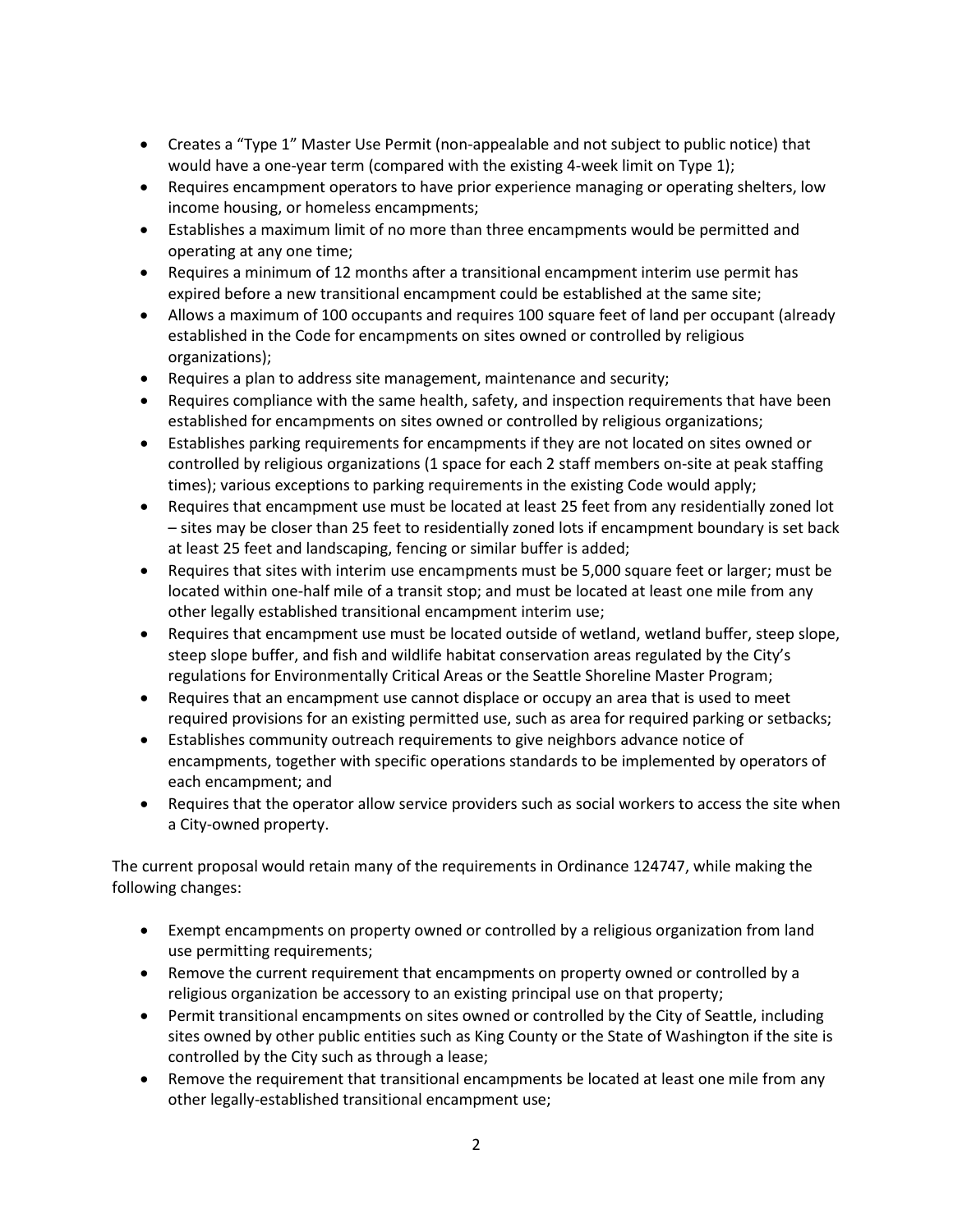- Continue to permit transitional encampments on sites owned by private owners;
- Continue the time limit for an interim use permit for a period of up to one year, but within all zones, including residential zones;
- Allow unlimited renewals of the one-year permit for additional one-year terms, subject to compliance with all applicable regulations, particularly in Sections 23.42.054 and 23.42.056, and remove the requirement that encampments move to a new site after a maximum of two years at any one location;
- Remove the requirement that encampments must be located at least 25 feet from any residentially zoned lot or, if a site is closer than 25 feet to residentially zoned lots, that the encampment boundary be set back at least 25 feet, since the proposal would allow transitional encampments to locate in residential zones;
- Require screening (fence or wall) for all lot boundaries;
- Changes the limit of three encampments City-wide to a maximum of forty encampments;
- Remove the sunset date of March 31, 2020 for interim use encampment regulations; and
- For encampments established by the 6-month temporary use process, which is an appealable "Type II" Master Use Permit, allows conversion of the 6-month permit to an interim use as a non-appealable Type I permit.

# **ANALYSIS - SEPA**

This proposal is passage of legislation and is a non-project action. The disclosure of the potential impacts from this proposal was made in an environmental checklist submitted by the proponent, dated August 6, 2019. The information in the checklist, a copy of the proposed text changes, and the experience of the lead agency with review of similar legislative actions form the basis for this analysis and decision.

This is a substantive change to the Land Use Code, to amend the Code to provide that transitional encampments for homeless individuals are allowed on any property owned or controlled by a religious organization without approval of a permit under the Seattle Land Use Code, to permit transitional encampments for homeless individuals as an interim use on all publicly owned or private property within the City of Seattle, and to provide for renewal of temporary use permits for transitional encampments as a Type I decision of the Director of the Seattle Department of Construction and Inspections. This amendment may result in potential impacts. Consequently, further discussion and analyses related to specific elements of the environment is warranted.

# **Natural Environment**

# *Earth, Air, Water, Plants and Animals, Energy, Natural Resources, Environmentally Sensitive Areas, Noise, Releases of Toxic or Hazardous Materials*

The proposed changes would result in no direct impacts, and are unlikely to result in significant indirect or cumulative adverse impacts related to earth, air, water, plants and animals, energy, natural resources, environmentally sensitive areas, noise, or releases of toxic or hazardous materials. Some elements of the natural environment on future sites could be impacted by the proposal; however, as the number of occupants at any one site would be limited to 100 and the duration of occupancy is limited to one year with an option to renew for additional years subject to compliance with all applicable regulations, particularly in Sections 23.42.054 and 23.42.056, the impact of a given encampment site is expected to be minor. Allowing encampments in all zones throughout the city, while continuing to require a limit to the total number of encampments is expected to broadly distribute the actual siting of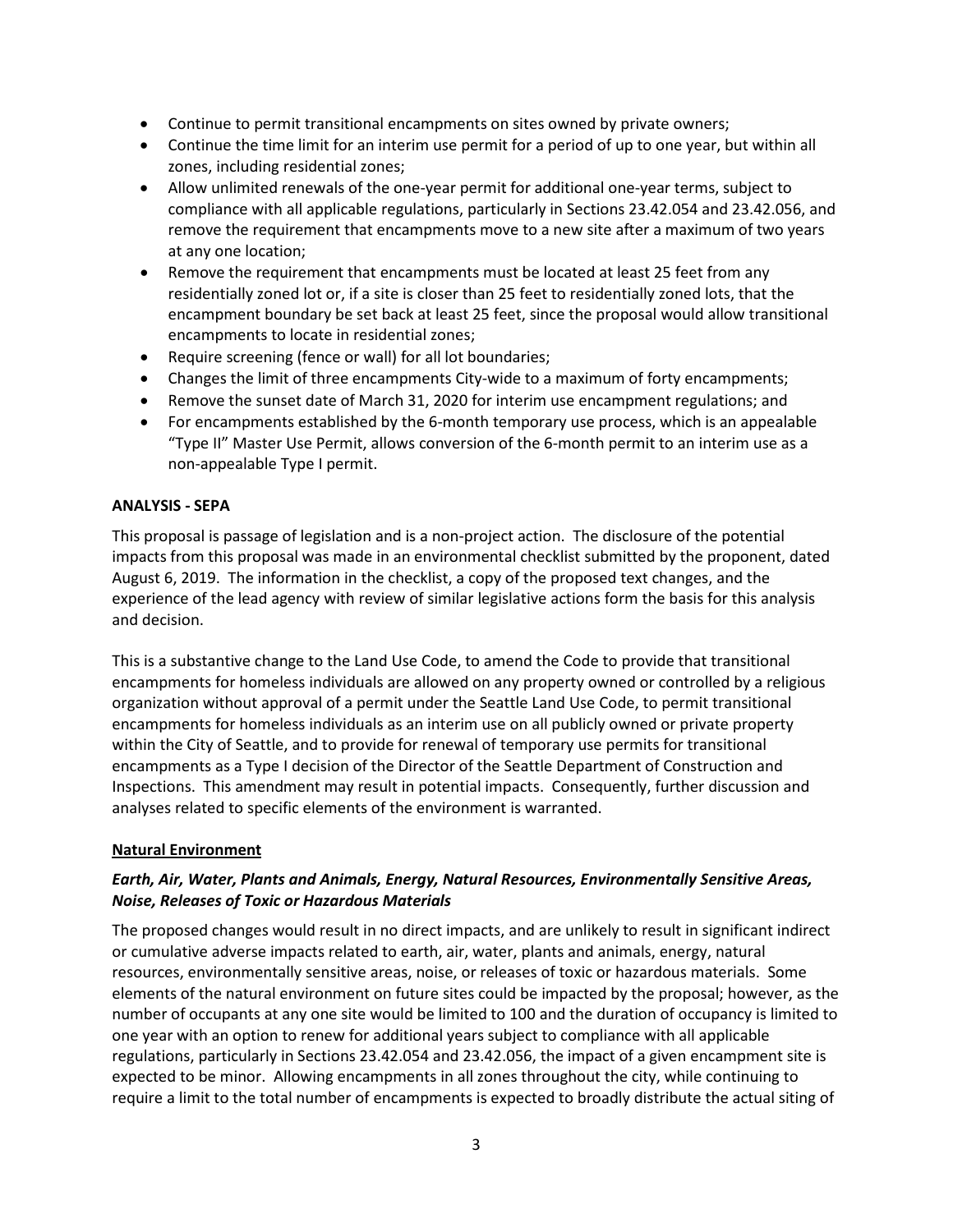specific encampments, reducing possible cumulative impacts from large numbers of encampment sites in a given area or a given zone.

The proposed legislation does not change existing requirements that transitional encampment sites be located outside of wetland, wetland buffer, steep slope, steep slope buffer, and fish and wildlife habitat areas regulated by the City's regulations for Environmentally Critical Areas, reducing potential impacts to environmentally sensitive areas. Encampments are also prohibited in the Shoreline District by the use restrictions in the Shoreline Master Program. Development of specific projects on individual sites would be subject to the City's existing regulations, including existing standards for transitional encampments in Section 23.42.056 and the existing health and safety standards in Section 23.42.054, the Stormwater Code, Grading Code, the Environmentally Critical Areas Ordinance, and the Noise Ordinance, and would be subject to environmental review, if they meet or exceed environmental review thresholds.

# **Built Environment**

# *Land & Shoreline Use, Height/Bulk/Scale*

The transitional encampment use allowed under this proposal would continue to be limited to a oneyear term on any given site. The option to renew would continue to be for additional one-year terms, but there would no longer be a limit to the number of renewals or a requirement that the encampment move from an existing site after two years. However, renewals of encampment terms would continue to be subject to the criteria of Section 23.42.056.E.1 as well as to compliance with all other Code requirements, particularly those set forth in Sections 23.42.054 and 23.42.056. When each one-year term expires, a new interim use permit would be required to either extend the term at an existing site or to relocate the transitional encampment use to another site. Eligible sites either will be vacant or, if another use exists on the site, the applicant for the transitional encampment interim use must show that the area proposed for encampment use is not otherwise needed by an existing legally-permitted use to meet any other Land Use Code or permit-required purposes, including but not limited to parking or setbacks.

As the proposal would not allow permanent structures, the amendments are not expected to substantially alter the height, bulk, and scale of development on a given site. The temporary nature of transitional encampment uses, combined with the proposed Code standards to regulate their location, development, and activities, are expected to further limit any direct impacts of new transitional encampment uses relating to land and shoreline use or height, bulk, and scale. The proposal is unlikely to cause a shift in development or land use patterns in a given area, due to the interim status of the proposed use; any impacts to land or shoreline use are expected to be minimal.

Development of specific projects on individual sites would be subject to existing City regulations and also would be subject to environmental review if environmental review thresholds are met or exceeded. In particular, on sites within all Single-Family residential zones, all other residential zones outside of Urban Centers and Urban Center Villages, and all NC1 zones outside of Urban Centers and Urban Center Villages, environmental review of project-specific encampment proposals is required if the total area of use exceeds 4,000 square feet. Since the minimum property area required by existing regulations will continue to be 5,000 square feet under the proposed amendments, establishing encampments on residentially zoned and NC1-zoned properties is expected to generally require environmental review.

The GIS data show that there are about 389 parcels that may qualify under the standards of the existing regulations in Section 23.42.056 that apply to non-residential zones. These sites do not include 493 sites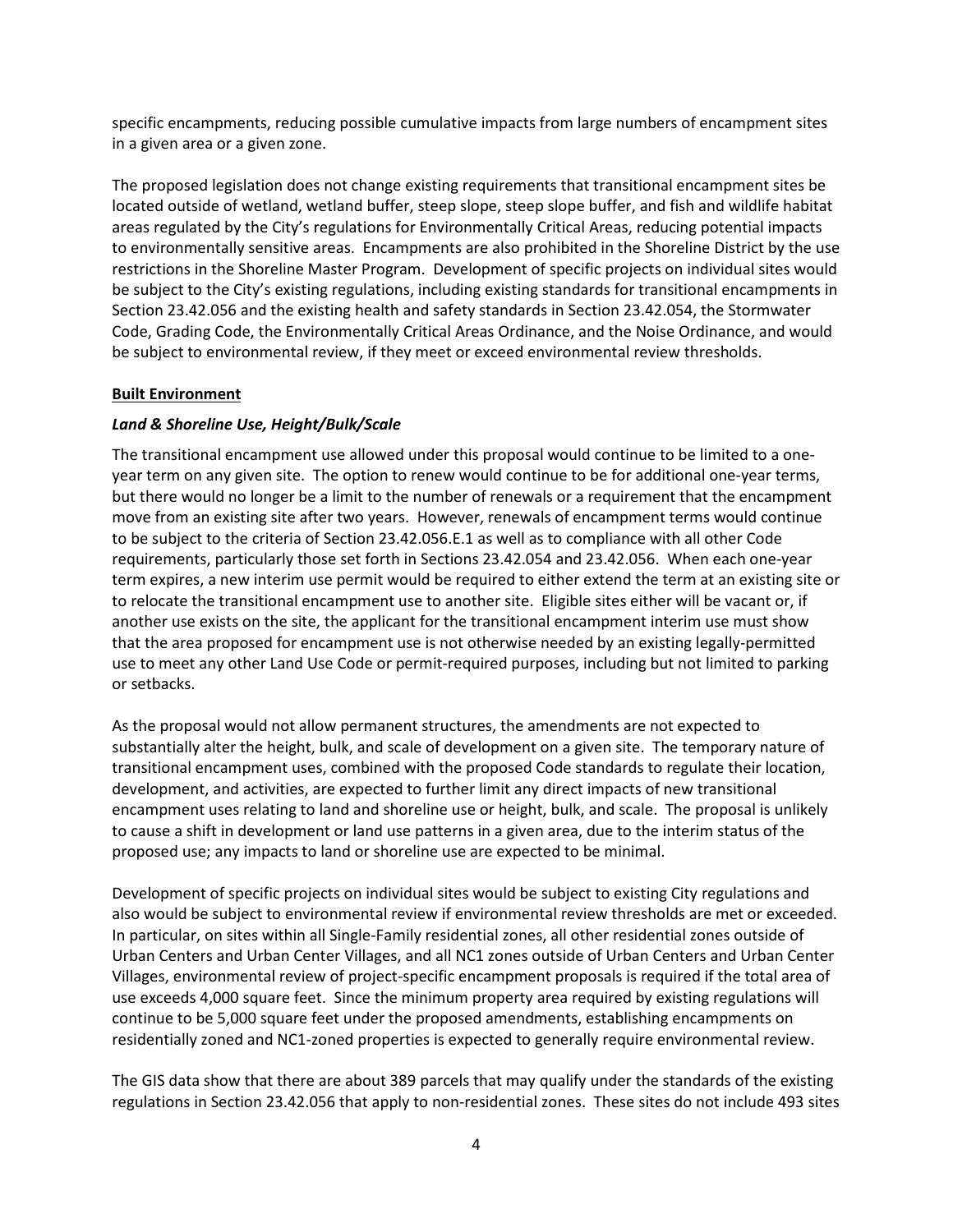currently used as religious institutions. These sites are not within critical areas and have an area of at least 5,000 square feet. They are also mapped as vacant properties. An additional 723 sites would become eligible to host encampments under the proposed amendments. Analysis of the total number of sites that may be added City-wide by the proposal was conducted using data from the City's Geographic Information System (GIS).

While the total number of eligible sites will be increased to 1,112 sites by the proposal, the limit on total number of interim encampments to no more than forty at any one time and other controls in the existing Code are expected to help ensure that impacts will remain minimal.

### *Transportation, Public Services and Utilities*

The proposal would result in minimal direct impacts and are unlikely to result in indirect or cumulative significant adverse impacts related to transportation or public services and utilities. The properties that could be affected by the legislation are served by various levels of public transportation depending on the location and density of the neighborhood. The proposal likely will result in a slight increase in the number of vehicular trips for any site on which an encampment regulated by the proposed legislation would be located; however, this increase is not expected to be significant. Most occupants of an encampment are expected to use public transit, and each encampment use authorized under this legislation must be within one-half mile of public transit. The number of occupants of a particular encampment site is limited to 100, and at least 100 square feet of property must be provided for each occupant.

The transitional encampment interim use is limited to a one-year term on any particular site, with an option to renew subject to the criteria in Section 23.42.056.E and to compliance with all other applicable regulations, particularly those in Sections 23.42.054 and 23.42.056. Therefore, it is unlikely that additional transit trips on any given route would be substantial, or would result in a significant adverse impact on transit. Existing regulations include on-site parking requirements for staff and vehicle campers, which would minimize potential parking impacts in the neighborhood adjacent to an encampment site.

The proposed amendments would change potential demand for public services on a site where an encampment would be located, but the change is not expected to be significant, due to the limit on occupancy of any one encampment, and the one-year interim use limitation. A small increase in demand on public services such as fire, public health, and police services may occur as encampments are inspected to ensure that code requirements are met, and due to a slight rise in the number of emergency and police calls to be expected from occupancy of a site by an encampment, but this increase is unlikely to be significant. The proposal is not expected to change potential demand for utility services, which are decided on a site-by-site basis. Development of specific projects on individual sites is subject to the City's existing regulations and will be subject to environmental review if they meet or exceed environmental review thresholds.

# **Conclusion**

The proposed code amendments would authorize transitional encampment interim uses on public or private property in all zones for a one-year term; the amendments would not authorize any permanent development. Impacts to the natural environment are expected to be minor. Most encampment residents are expected to utilize public transportation, and impacts on traffic and parking are not expected to be significant. Similarly, demands for public services on a site may increase, but due to